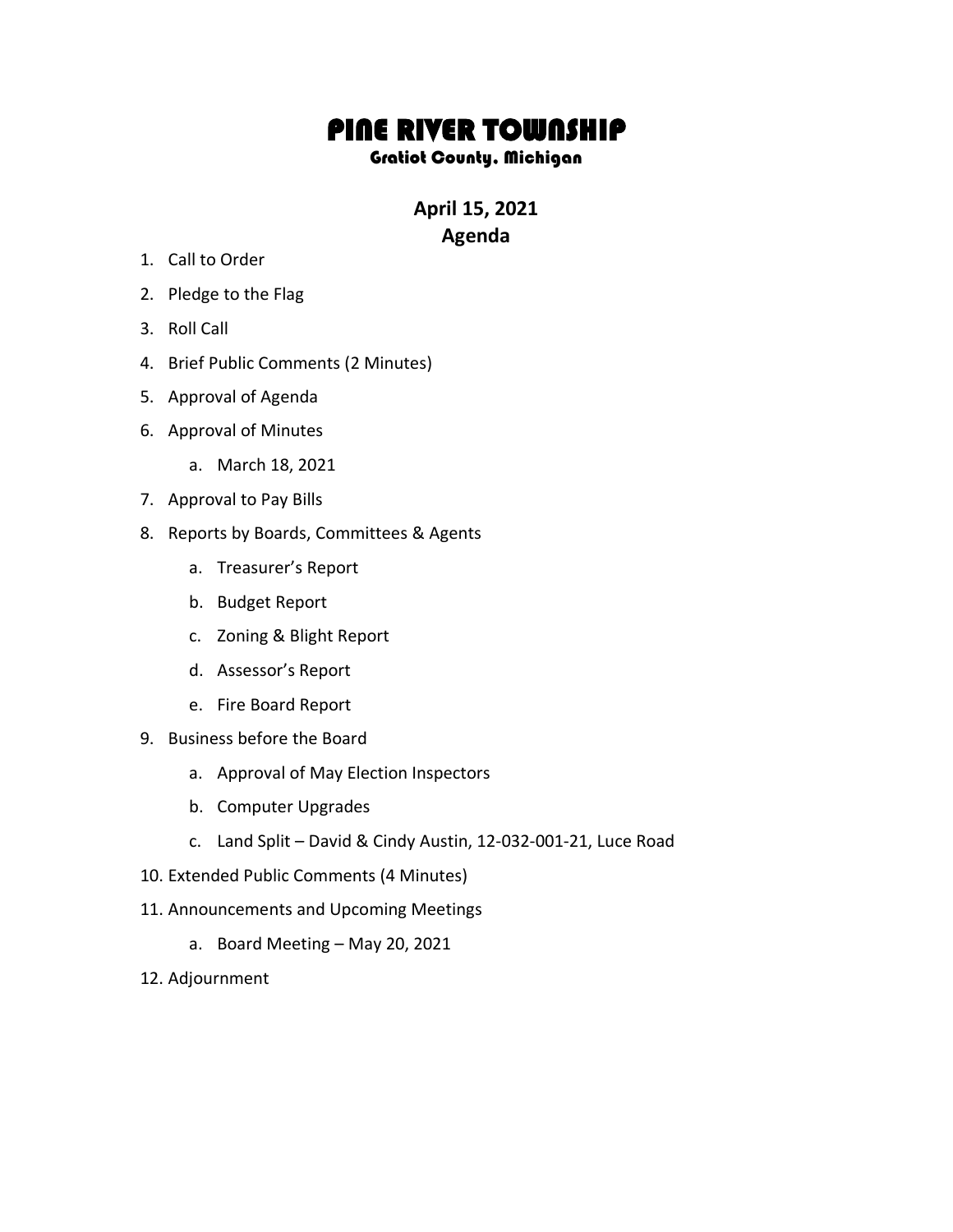## **MINUTES OF THE PINE RIVER TOWNSHIP BOARD MONTHLY MEETING APRIL 15, 2021**

- 1.) The regular monthly meeting of the Pine River Township Board was called to order at 7:03PM by Supervisor Beeson at the Township Hall.
- 2.) Pledge the flag: The Board and the Public said the Pledge to the flag.
- 3.) Roll Call: Best: present; Moeggenborg: present; Beeson: present; Whitmore: present; Baker: present. (5) Board members present, (0) absent.
- 4.) Public Comments:
	- a. None
- 5.) Approve the Agenda:
	- a. Motion made by Baker: second by Moeggenborg: to approve the Agenda as presented. All present Board members approved. The motion carried 5-0.
- 6.) Approve the Minutes:
	- a. Motion made by Moeggenborg: second by Baker: to approve the Minutes of the meeting from March 18, 2021. All present Board members approved. The motion carried 5-0.
- 7.) Approval to Pay Bills:
	- a. Motion made by Best: second by Baker: to approve the payment of bills as presented in the amount of \$26,217.84. All present Board members approved. The motion carried 5-0.
- 8.) Reports by Boards, Committees, and Agents
	- a. Treasurer's Report Discussion: Board reviewed, bank reconciliations have been received and reviewed by all present. Placed on file.
	- b. Budget Report Discussion: report placed on file.
	- c. Zoning and Blight Officer Report placed on file.
	- d. Assessor Report No report
	- e. Fire Services No report
- 9.) Business before the Board
	- a. Approval of May Election Inspectors
		- i. Motion by Moeggenborg: second by Baker: to approve PJ Hall (Chairperson), Jeff Sommerville, Diane Kirkey, Janet Wilhelm, Barb Lang, Betty Apple, Paula Comstock and Caroline Degraaf as Election Inspectors for May 4, 2021, Election. All present Board members approved. The motion carried 5-0.
	- b. Computer Upgrades